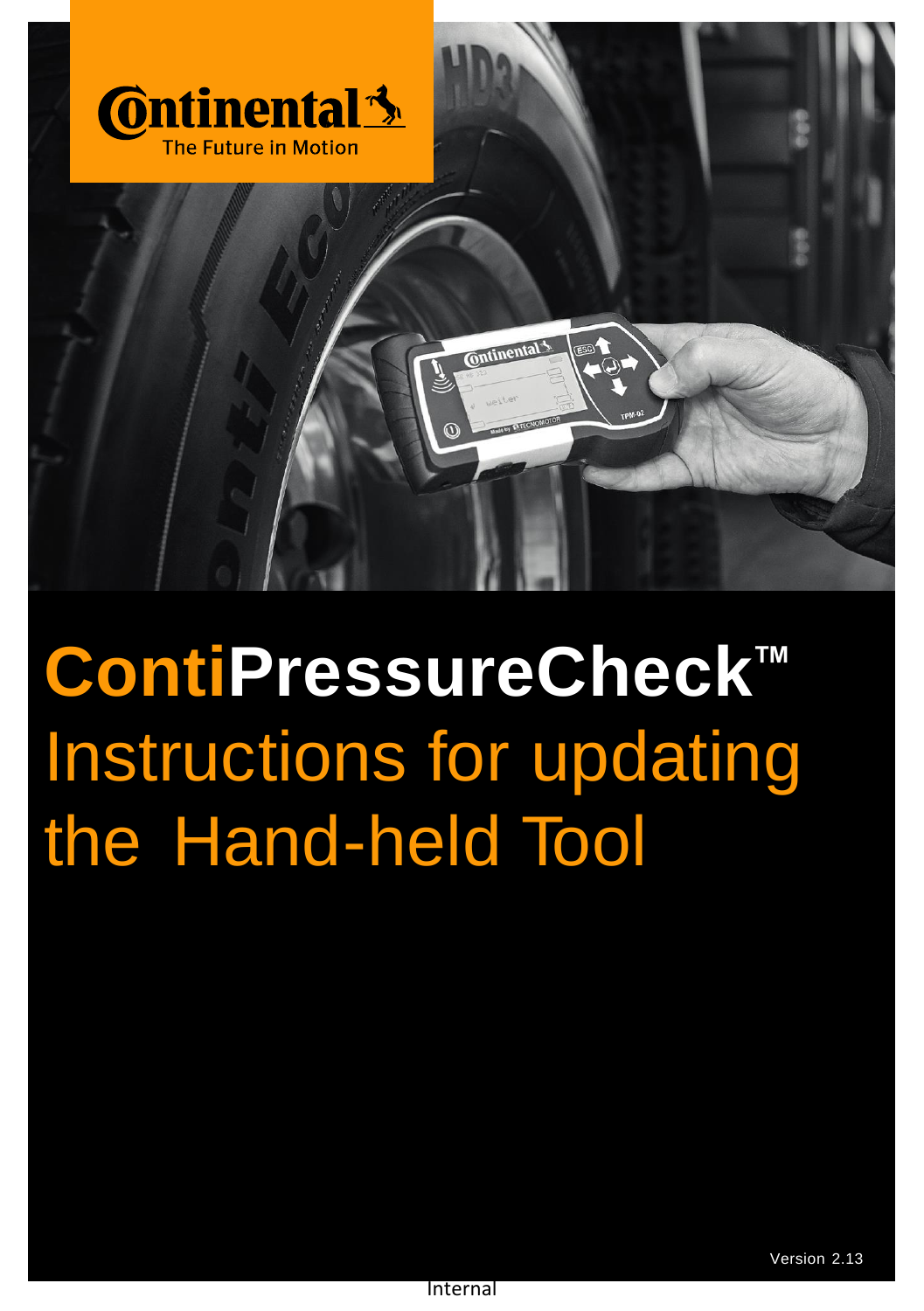# Download and Update Installation Instructions

## 1. Unzip File

- $\rightarrow$  Unzip the file "CPC-update-package \_\_yyyy-mm-dd.zip".
- If the download of the zip file was blocked by your firewall / virus scanner, please:
	- › Download the .zi1 file.
	- $\rightarrow$  After you have downloaded the file, change (rename) its extension from .zi1 to .zip.
- $\rightarrow$  Use "conti" as the password for unzipping the file.
- It is mandatory to unzip (extract) this file. Don't start "CPC-Update\_ for\_HHT.vbs" within the zip file.
- $\rightarrow$  In the end, you should have the folder "CPC-update-package yyyy-mm-dd.zip" on your computer with the following content.

### 2. Unzip File with IZArc

 $\rightarrow$  if IZArc is used for unzipping, please ensure that "Restore Original Folders" is activated.

### 3. Update Process

- › To begin the update, start the file, "CPC-Update\_for\_HHT.vbs" in the extracted folder, not within the zip file.
- › Select the language by entering the relevant number and follow the instructions shown on the computer screen.
- $\rightarrow$  The update process is split into two steps:
	- › Update of firmware
	- › Update of SD card content



#### Internal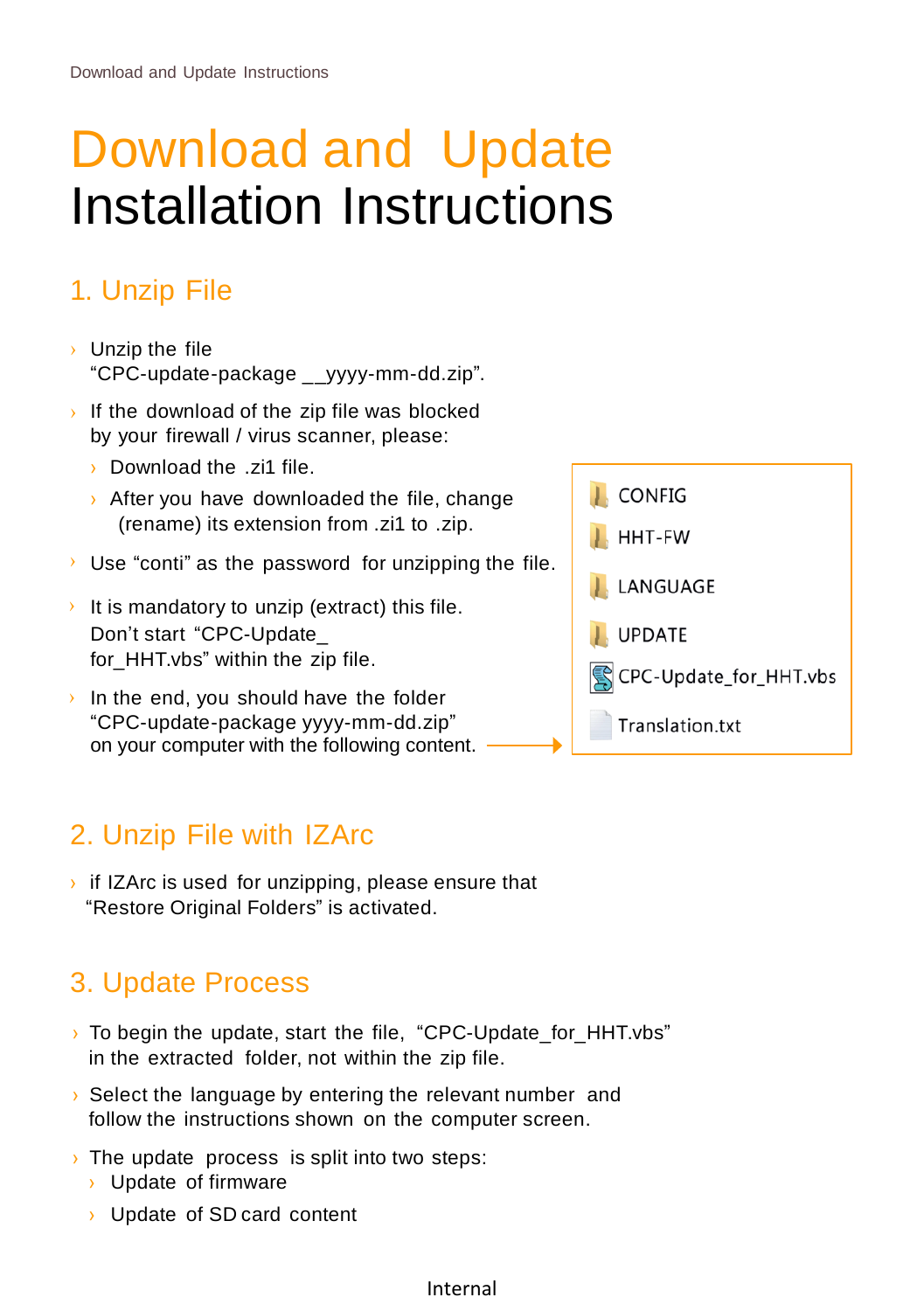#### 4. Problems with Memory Card

- $\rightarrow$  If problems with the memory card are detected, start the "Scan and fix" process. Ensure that both checkboxes are ticked in the next window.
- › Now click the "Start" button At the end, you should get this message.
- $\rightarrow$  Finally, continue with the software update process.

#### 5. Final Steps

- › Mandatory steps:
	- › Power up your hand-held tool again:
	- $\rightarrow$  If the software update was successful, you should be able to see the following within "Setup/Release" menu:
		- › FW version: 7.50
		- › DB version: 2.20
- $\rightarrow$  If the update was not successful, repeat the whole process again.
- › Select your language under "Setup/Language". If necessary, adjust the other settings within the "Setup" menu.